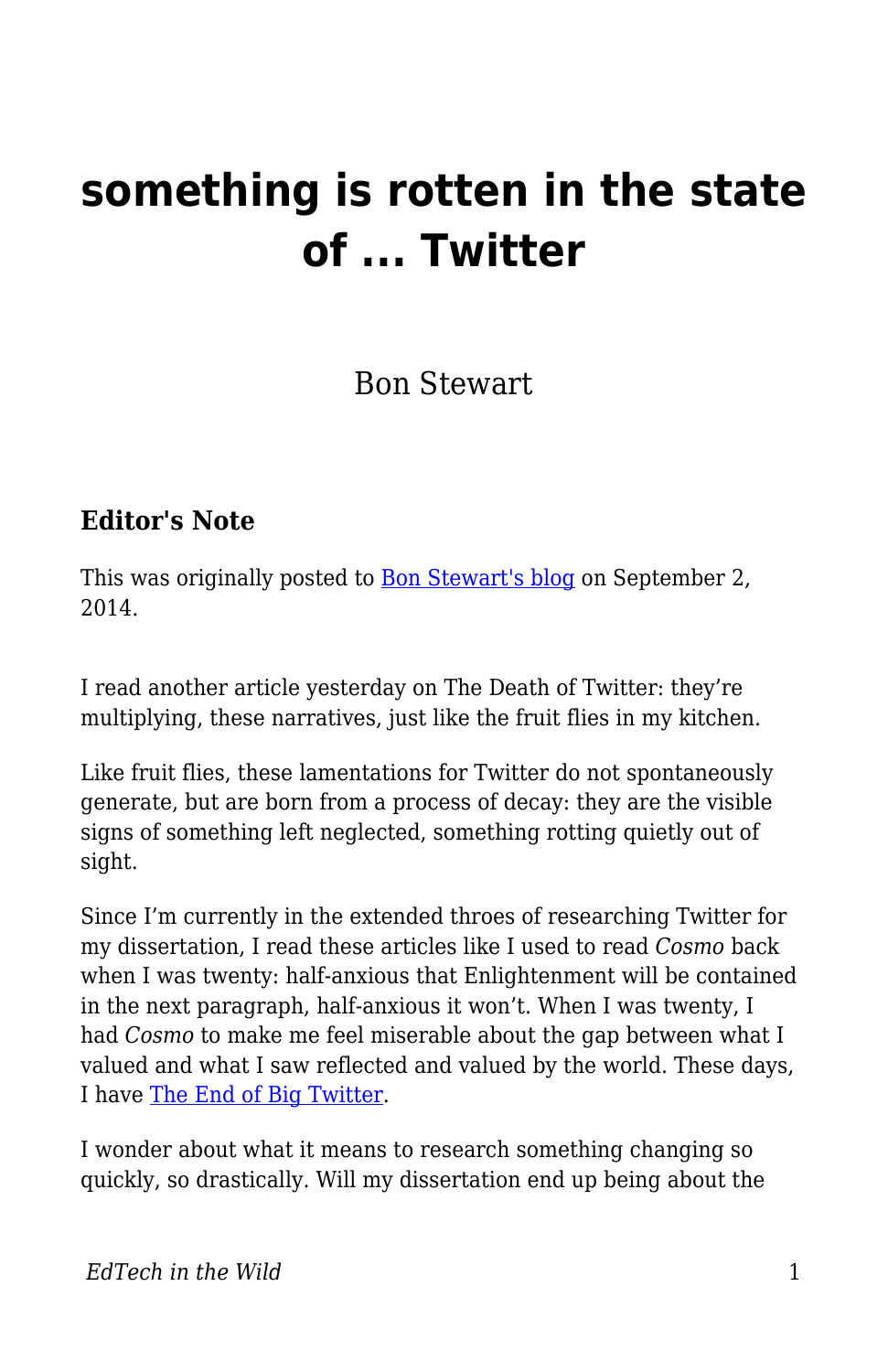Twitter that *was*, rather than whatever it is in the process of becoming? Can a person become an historian by accident?

Is this all there is to say, anymore?

Amy @AmyOnceAgain A . 3m @bonstewart @sarahnowandthen I feel like I'm on an empty street shouting and no one listens and I can't hear anything. 2:06 PM - 31 Aug 2014 · Details ← Reply ★ Favorite \*\*\* More Hide conversation

Because once there was more, at least for me. Way back in the arcane days of 2006 and 2007, I went to live among another culture – participatory culture, in its heyday – and felt at home for the first time. A particular confluence of privilege and obscurity and the need to speak things I had no place to speak aloud contributed…and the experience was mostly good. Not always ideal, by any means, but networks and Twitter in particular opened for me whole worlds of conversations and ties that I would never – flat-out – otherwise have had access to. And those conversations and ties have shaped my identity, my work, and my trajectory in life dramatically over the last eight years. Yet I sense the conditions that made all that possible shifting, slipping away.

I do not know what comes next, at this strange intersection. This post is My Own Private Fruitfly: its lifespan short and humid. It may be dead or obsolete in fifty days. But it is what I see, here and now, on the heels of a sweltering and disturbing August. \*\*\*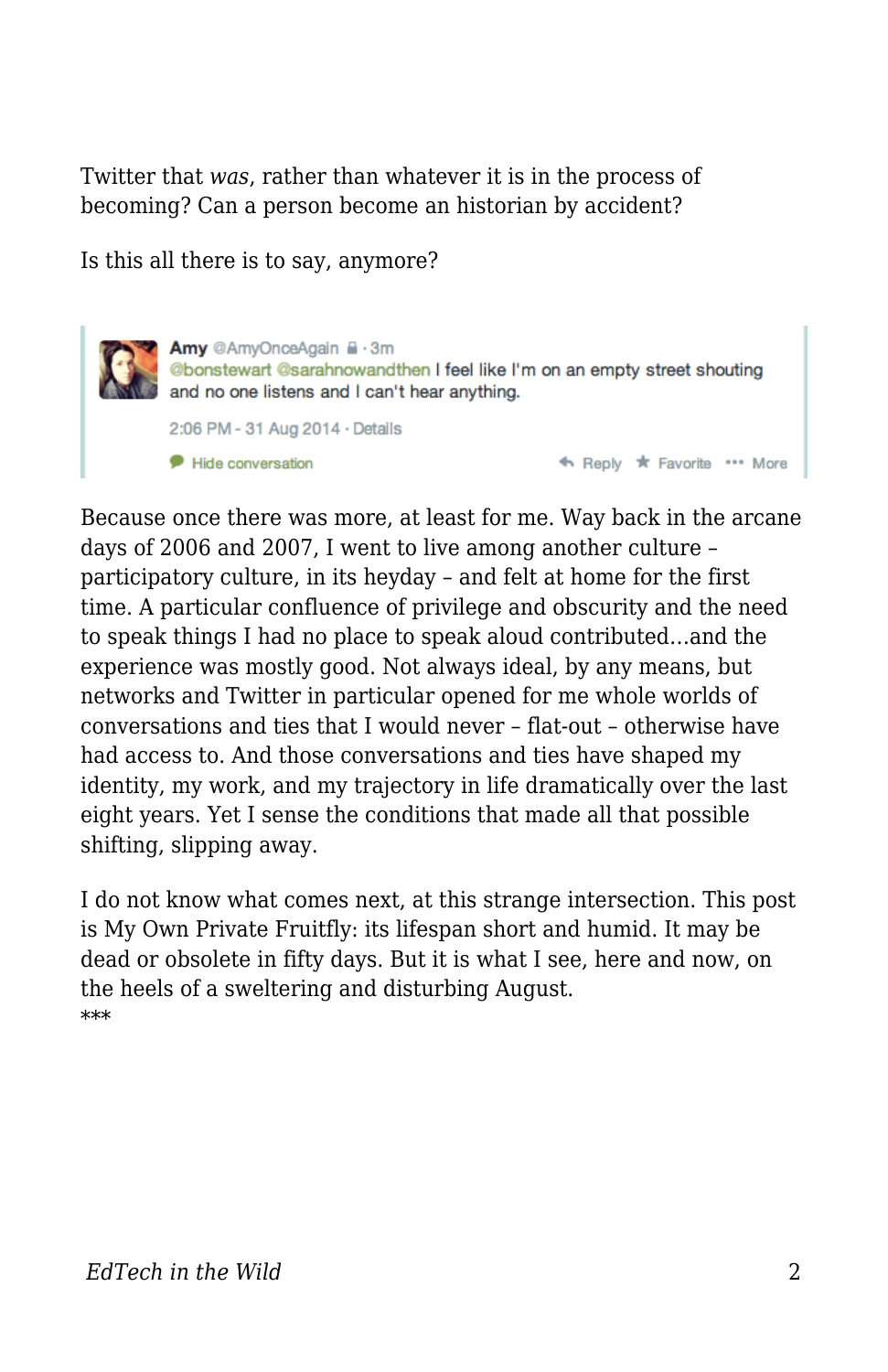## **"The Death of Twitter" is Not About Twitter**

I'm no great fan of their [recent platform changes](http://www.theatlantic.com/technology/archive/2014/08/twitter-starts-to-change-the-central-logic-of-its-service/378650/) and even less of the likelihood that they're about to make what I see in my feed far more algorithmically-determined, a la Facebook. But I don't think a new platform will arise to save what's getting lost and lamented about Twitter. The issue all the articles point to is about Twitter As We Knew It (TM) as a representation of an era, a kind of practice. At the core, it is about the ebbing away of networked communications and participatory culture – or at least, first-generation participatory culture as I knew it, as **Jenkins** is perhaps best-known for describing it.

It is also about the concurrent rise of what I \*hope\* is peak Attention Economy.

(Of course, the founding premise of the Attention Economy is there's no such thing as too much Attention Economy, so yeh, I'm probably wrong on the peak front .)

#### **Consolidation of the Status Quo**

Some of this is overt hostile takeover – a trifecta of monetization and algorithmic thinking and status quo interests like big brands and big institutions and big privilege pecking away at participatory practices since at least 2008.

…*Oh, you formed a little unicorn world where you can communicate at scale outside the broadcast media model? Let us sponsor that for you, sisters and brothers. Let us draw you from your domains of your own to mass platforms where networking will, for awhile, come fully into flower while all the while Venture Capital logics tweak and incentivize and boil you slowly in the bosom of your networked*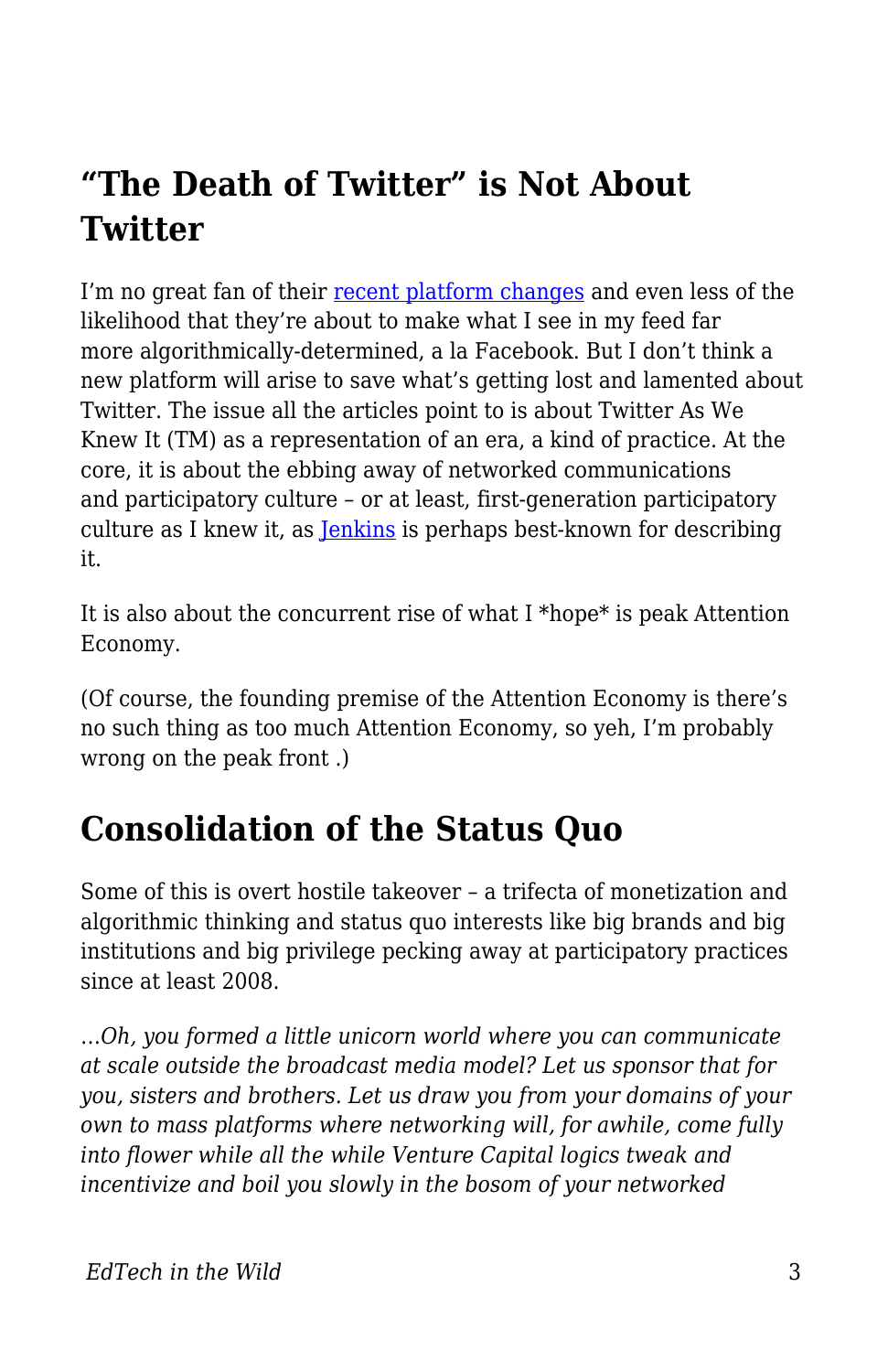*connections until you wake up and realize that the way you talk to half the people you talk to doesn't encourage talking so much as broadcasting anymore.* Yeh. Oh hey, \*that\* went well.

And in academia, with Twitter finally on the radar of major institutions, and universities issuing social media policies and playing damage control over faculty tweets with [the Salaita firing](http://coreyrobin.com/2014/08/31/salaita-by-the-numbers-5-cancelled-lectures-3-votes-of-no-confidence-3849-boycotters-and-1-nyt-article/) and even more recent, deeply disturbing rumours of institutional interventions in employee's lives, this takeover threatens to choke a messy but powerful set of scholarly practices and approaches it never really got around to understanding. The threat of being summarily acted upon by the academy as a consequence of tweets – always present, frankly, particularly for untenured and more vulnerable members of the academic community – now hangs visibly over all heads…even while the medium is still scorned as scholarship by many.

Bonnie Stewart @bonstewart · Aug 7 academia, this whole "Twitter counts enough to get you fired but not hired" mindset is why we can't have nice things. 七飞 134 六 118

### **You're Doing It Wrong**

But there's more. The sense of participatory collective – always fraught – has waned as more and more subcultures are crammed and collapsed into a common, traceable, searchable medium. We hang over *each other's* heads, more and more heavily, self-appointed swords of Damocles waiting with baited breath to strike. Participation is built on a set of practices that network consumption AND production of media together…so that audiences and producers shift roles and come to share contexts, to an extent. Sure, the whole thing can be gamed by the public and participatory sharing of

 $\leftarrow$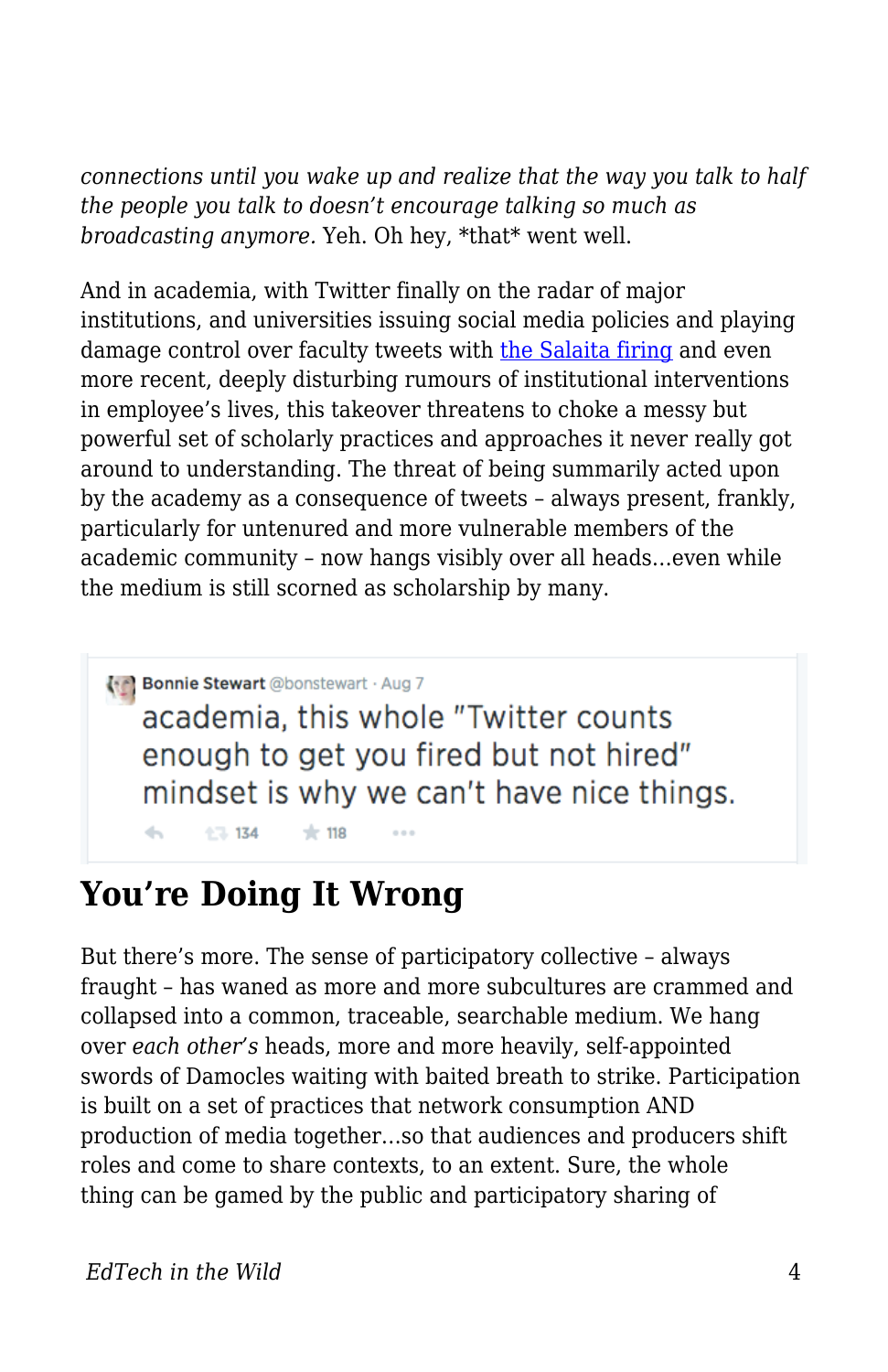sensationalism and scandal and sympathy and all the other things that drive eyeballs.

But where there are shared contexts, the big nodes and the smaller nodes are – ideally – still people to each other, with longterm, sustained exposure and impressions formed. In this sense, drawing on Walter Ong's work on the distinctions between oral and literate cultures, [Liliana Bounegru has claimed that Twitter is a hybrid:](http://lilianabounegru.org/2009/11/20/secondary-orality-in-microblogging/) orality is performative and participatory and often repetitive, premised on memory and agonistic struggle and the acceptance of many things happening at once, which sounds like Twitter As We Knew It (TM), while textuality enables subjective and objective stances, transcending of time and space, and collaborative, archivable, analytical knowledge, among other things.

[Thomas Pettitt](http://web.mit.edu/comm-forum/forums/gutenberg_parenthesis.html) even calls the era of pre-digital print literacy "The Gutenberg Parenthesis;" an anomaly of history that will be superceded by secondary orality via digital media.

Um…we may want to rethink signing up for that rodeo. Because lately secondary orality via digital media seems like a pretty nasty, reactive state of being, a collective hiss of "you're doing it wrong." Tweets are taken up as magnum opi to be leapt upon and eviscerated, not only by ideological opponents or threatened employers but by in-network peers…because the Attention Economy rewards those behaviours. Oh hai, print literacies and related vested interests back in ascendency, creating a competitive, zero-sum arena for interaction. Such fun!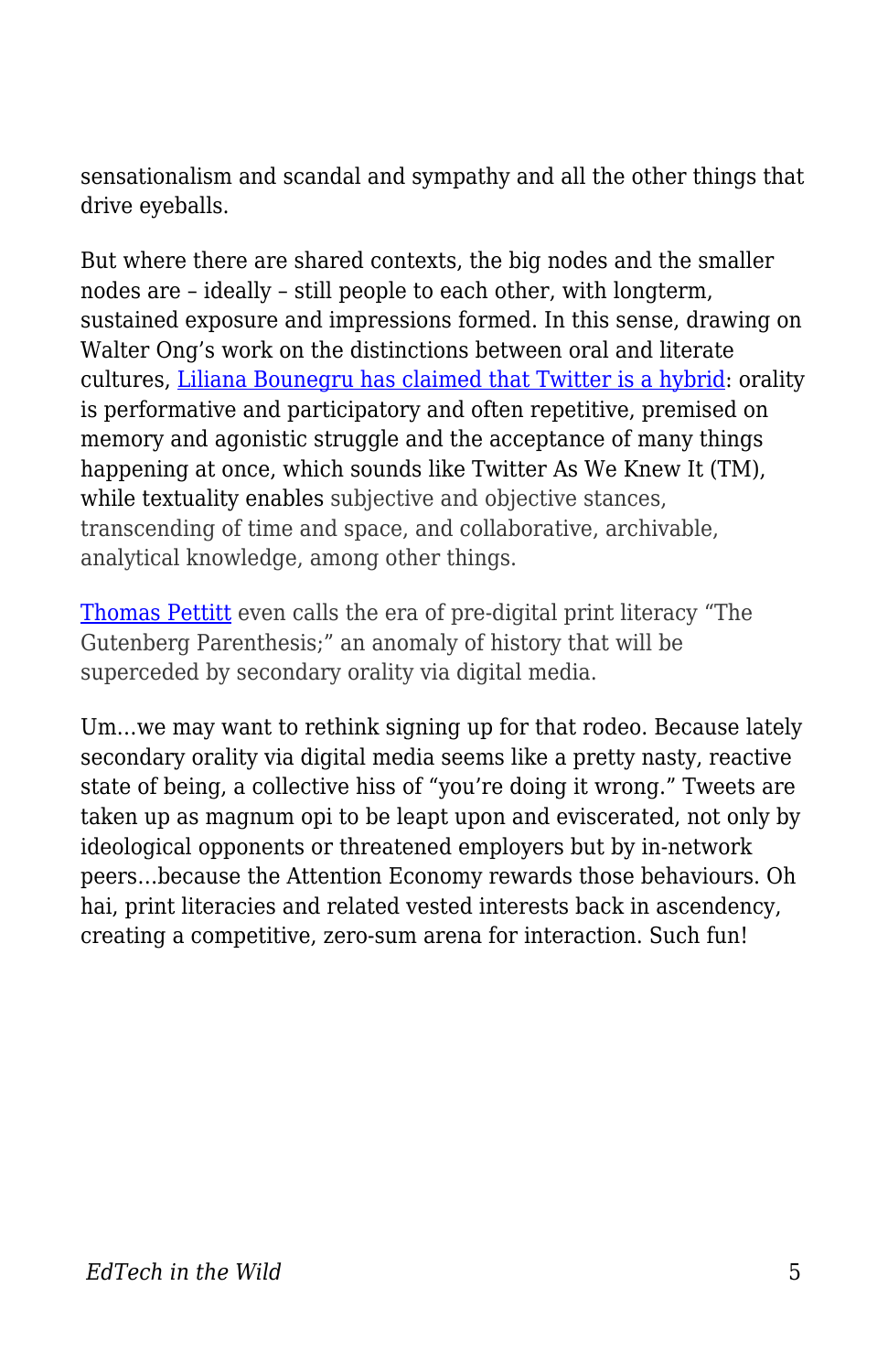Bonnie Stewart @bonstewart . 9h

17 4 末13

 $\leftarrow$ 

the problem with 2014 Twitter, short version: being constantly on guard against saying the wrong thing leaves not much left to say.

 $0.0.0$ 

Which is not to say there's no place for "you're doing it wrong." Twitter, dead or no, is still a powerful and as yet unsurpassed platform for raising issues and calling out uncomfortable truths, as shown in its [amplification of the #Ferguson protests to](https://medium.com/message/ferguson-is-also-a-net-neutrality-issue-6d2f3db51eb0) [media visibility](https://medium.com/message/ferguson-is-also-a-net-neutrality-issue-6d2f3db51eb0) (in a way [Facebook absolutely failed to do](http://www.cbc.ca/news/technology/michael-brown-s-shooting-in-ferguson-lost-on-social-media-1.2740014) thanks to the aforementioned algorithmic filters). Twitter is, as my research continues to show, [a path to voice.](http://theory.cribchronicles.com/2014/07/22/academic-influence-on-twitter-the-findings/) At the same time, Twitter is also a free soapbox for all kinds of shitty and hateful statements that minimize or reinforce marginalization, as any woman or person of colour who's dared to speak openly about the raw deal of power relations in society will likely attest. And calls for civility will do nothing except reinforce a respectability politics of victim-blaming within networks. This intractable contradiction is where we are, as a global neoliberal society: Twitter just makes it particularly painfully visible, at times.

#### **Impossible Identities**

Because there is no way to win. The rot we're seeing in Twitter is the rot of participatory media devolved into competitive spheres where the collective "we" treats conversational contributions as fixed printlike identity claims. As Emily Gordon notes, musing about [contemporary Twitter as a misery vaccuum](http://emilyvgordon.tumblr.com/post/96097636920/twitter), the platform brings into collision people who would probably never otherwise end up in the same public space. Ever. And that can be amazing, when there are processes by which people are scaffolded into shared contexts. Or just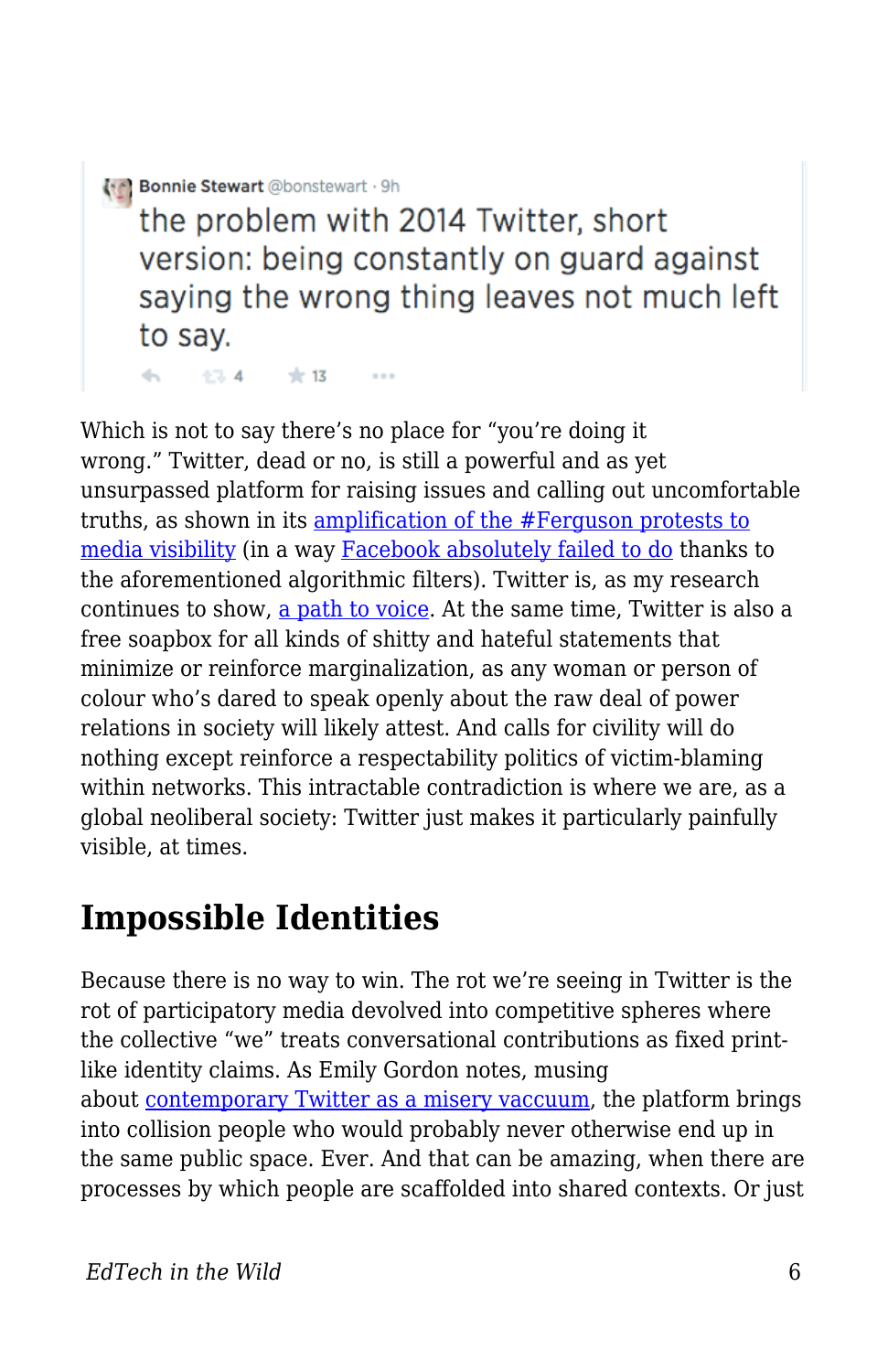absolutely exhausting. We don't know how to deal with collapsed publics, full stop. We don't know how to talk across our differences. So participatory media becomes a cacophonic sermon of shame and judgement and calling each other out, to the point where no identity is pure enough to escape the smug and pointless carnage of petty collective reproach.



**37** Retweeted by James Schirmer Calm Tomb @CalmTomb · 7h Don't keep nudes on your computer. Don't have a computer. Pay your bills with coins. Communicate using birds. Shun modernity. Buy a farm. << Reply 13 Retweet \* Favorite ... More Expand

Somewhere, [Donna Haraway](http://www.egs.edu/faculty/donna-haraway/articles/donna-haraway-a-cyborg-manifesto/) and her [partial, ironic, hybrid](http://theory.cribchronicles.com/2011/02/18/the-branded-cyborg-manifesto-identity-in-the-public-domain/) [cyborg](http://theory.cribchronicles.com/2011/02/18/the-branded-cyborg-manifesto-identity-in-the-public-domain/) weep, I think.

This doesn't mean I'm leaving Twitter. I'm not leaving Twitter. If this post is a fruit fly signalling rot, it is likewise the testament of a life dependent on the decaying platform for its sustenance. The fruit is still sweet, around the rotten bits. And there is no other fruit in the basket that will do so well. \*\*\*

*Perhaps it is not rot. Some would call it inevitable, part of the cycle of change and enclosure that seems to mark the emergence of all new forms of working and thinking together. I'm not so sure: that still smells to me like high modernity. Either way, I will miss Twitter As We Knew It (TM)…but I wonder: what am I not seeing yet? What paths of subversion, connection, hybridity are still open?*

*I'm over by the fruit bowl, listening.*